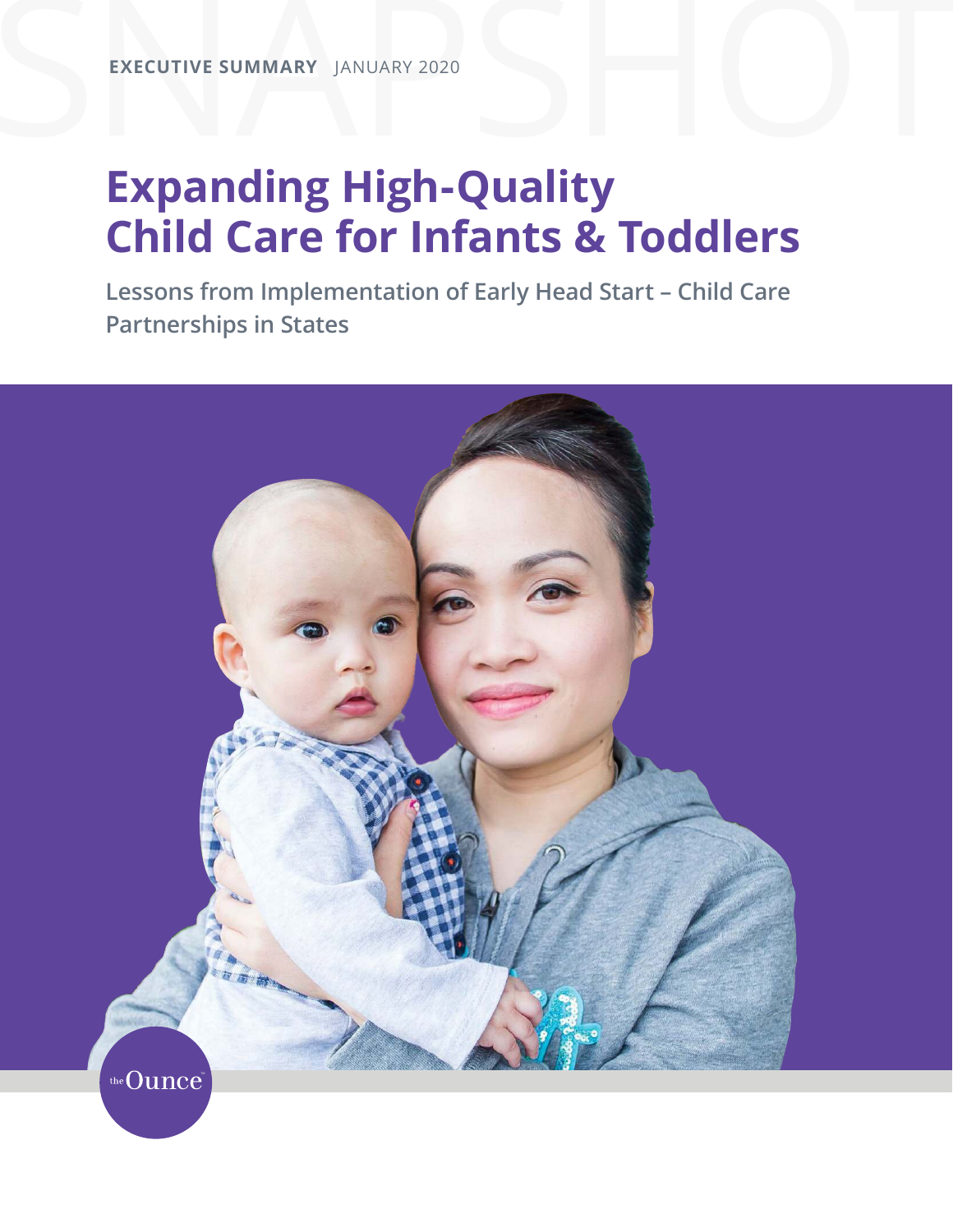# Executive Summary

Access to high-quality early childhood education is essential to the future success of our youngest learners and their families, especially working families earning low wages and living in underserved communities. In our country, however, the majority of the nearly 5 million children under the age of 5 living in families with earnings below the poverty level do not have access to experiences that promote their healthy development and learning. Scientific research shows that relationships with adult caregivers build a foundation of neural connections in the brain by age 3, and this foundation has lifelong implications for health, education and other social outcomes. The current state of child care in this country means many young children are losing the opportunity to thrive before they even reach kindergarten.

#### **Where We Started**

Two federal programs had the potential to increase access to high-quality early learning and development programs but did not reach all potentially eligible children – Early Head Start (EHS) and the Child Care and Development Block Grant (CCDBG). Of the two programs, EHS was the only federallyfunded early learning and development program specifically designed for families with very young children and earnings at or below the federal poverty level. In 2014, EHS funded 107,393 slots – or only approximately 4% of eligible children under age 3.**<sup>1</sup>**

Meanwhile, CCDBG, which is used by states to help working families with low incomes pay for child care, served an average of 1.4 million children a month in 2014, one third of whom were infants and toddlers.**<sup>2</sup>** While CCDBG helped many families with low incomes offset the cost of child care, it reached just 15% of federally eligible children.**<sup>3</sup>** The grant had not been updated in decades, and fewer than 400,000 children from birth to age 3 were receiving CCDBG-funded

child care in an average month – 22% fewer children than in 2006 due to declining federal and state investments.**<sup>4</sup>** As a result, there was wide disparity in access, affordability and quality of early learning and development services and systems in states and communities across the country.

In 2014, Congress deliberated about how to address these challenges. Considering all factors, Congress appropriated \$500 million to expand access to EHS, which included the creation of a new Early Head Start – Child Care Partnerships program (Partnerships). The new program made funds available to local and state-level grantees to support expanded access to high-quality, full-year early child care and education services for infants and toddlers whose families are working but earning wages below the federal poverty level.

Late in 2014, Congress made additional sweeping changes to the CCDBG law, requiring states to make child care subsidy programs more family-friendly. The law also gradually increased the percentage of funds that state grantees could spend on quality improvement activities, created

### **Child Care for Children Under Age 3 is Especially Difficult for Families to Afford**

a new set-aside to increase supply of high-quality infant and toddler child care and included provisions to improve timeliness and accuracy in how states pay child care providers.

One state leader described these moves, particularly the Partnerships program and the bipartisan reauthorization of CCDBG in 2014, as "a perfect storm." For the first time, states were encouraged to bring together two major federal programs to support early care and development – both fostering systemic improvements on behalf of babies and toddlers.

• Of the 12 million children under • The average price of infant and • Families who earn incomes at the toddler child care in a center is more than in-state public college tuition and fees in 28 states and the District of Columbia (D.C.).

As of 2017, federal data shows that the Partnerships initiative had funded 32,000 EHS slots for infants and toddlers, supported professional development of 8,000 early educators, and partnered with 1,400 child care centers and 1,000 family child care programs.**<sup>5</sup>**

#### **Where are We Now?**

In the five years since Congress' noteworthy changes, how has the implementation of Partnerships informed state goals and policies to improve access to high-quality infant and toddler care for low-income families?

Additionally, how have policies and practices been influenced on the ground at the state level – above and beyond the specific changes stipulated by the legislative revisions?

To find out, the Ounce of Prevention Fund (the Ounce), an organization focused on providing access to high-quality early childhood education and care to children and families, conducted interviews with a variety of state leaders. Interviewees included those who administer a Partnerships grant (Alabama, D.C. and Georgia), and some who supported implementation of Partnerships in their states but did not have a Partnerships grant (Louisiana, Maryland, Oklahoma and Washington).

#### **What We Learned**

In general, the Ounce found that state leaders did, in fact, make important policy reforms to support child care partners to be successful EHS providers and to provide stable access to quality care for children and families served in Partnerships. Strikingly, state leaders who the Ounce interviewed made positive changes whether they had a federal grant at the state level or not. Changes made on behalf of Partnerships also helped states fine-tune policies that were later implemented statewide, providing pathways to raise the quality of infant and toddler child care.

Additionally, the Ounce learned that these policy changes and the implementation of Partnerships had many ripple effects well beyond the clear benefits to children, families and child care providers involved in the Partnerships. As the result of Partnerships, states have:

- **Leveraged multiple funding sources** and state systems in new ways to support local program success and quality.
- **Supported continuity of care without interruptions** for infants and toddlers in working families with low incomes.
- **Raised the bar** for what quality infant and toddler child care could and should be.
- **Created higher education pathways** to build new skills and competencies for the infant and toddler workforce.
- **Piloted reforms that were ultimately scaled statewide** to improve care for many more infants and toddlers.



age 3 in the United States, nearly 25% live in a family with earnings below the federal poverty level.

median level in their state would need to spend 18% of their earnings to cover the cost of child care for an infant and 13% for a toddler in a child care center.